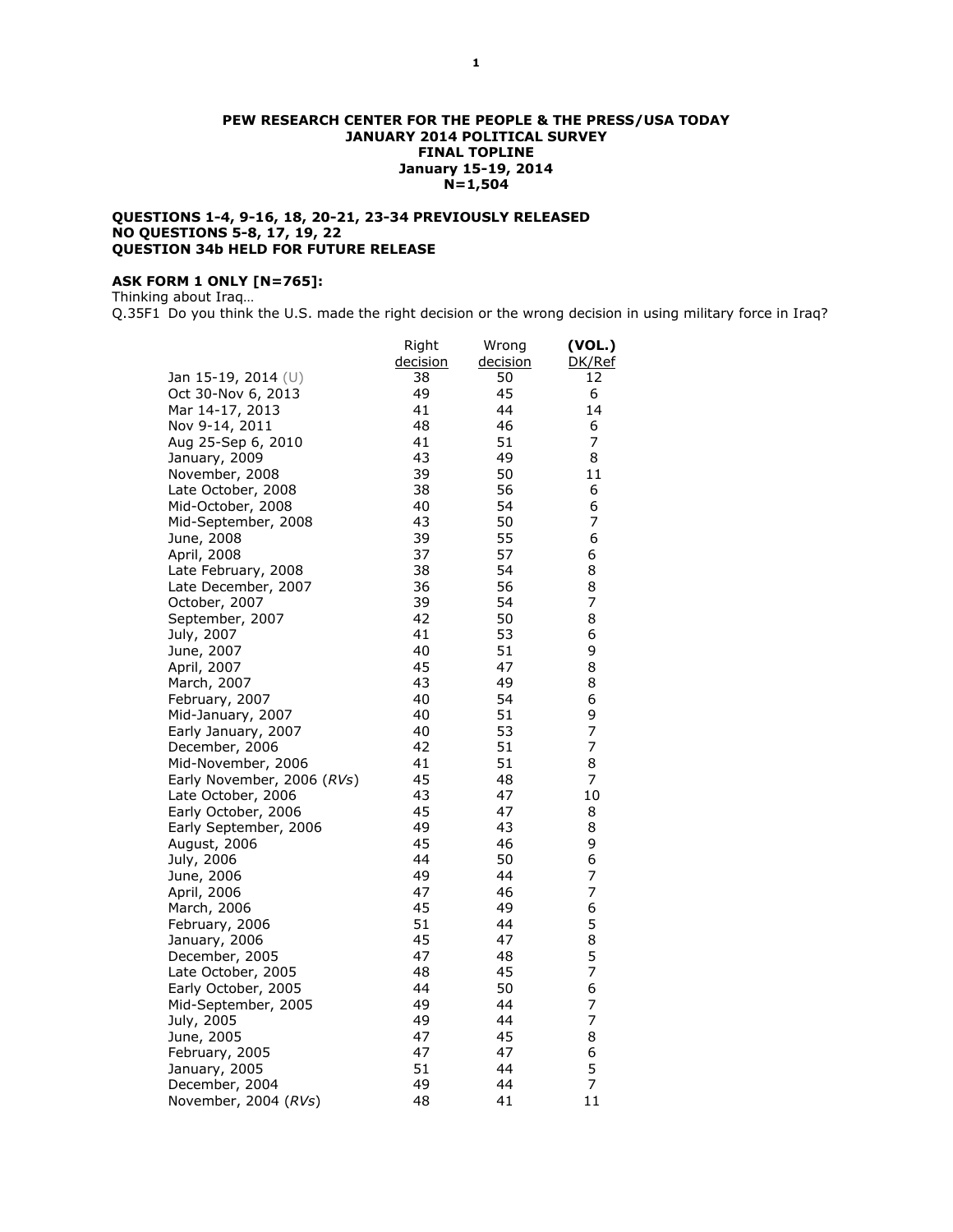# **Q.35F1 CONTINUED…**

|                        | Right    | Wrong    | (VOL.) |
|------------------------|----------|----------|--------|
|                        | decision | decision | DK/Ref |
| Mid-October, 2004      | 46       | 42       | 12     |
| Early October, 2004    | 50       | 39       | 11     |
| September, 2004        | 53       | 39       | 8      |
| August, 2004           | 53       | 41       | 6      |
| July, 2004             | 52       | 43       | 5      |
| June, 2004             | 55       | 38       | 7      |
| May, 2004              | 51       | 42       | 7      |
| Late April, 2004       | 54       | 37       | 9      |
| Early April, 2004      | 57       | 35       | 8      |
| Mid-March, 2004        | 55       | 39       | 6      |
| Late February, 2004    | 60       | 32       | 8      |
| Early February, 2004   | 56       | 39       | 5      |
| Mid-January, 2004      | 65       | 30       | 5      |
| Early January, 2004    | 62       | 28       | 10     |
| December, 2003         | 67       | 26       | 7      |
| October, 2003          | 60       | 33       | 7      |
| September, 2003        | 63       | 31       | 6      |
| August, 2003           | 63       | 30       | 7      |
| Early July, 2003       | 67       | 24       | 9      |
| May, 2003              | 74       | 20       | 6      |
| April 10-16, 2003      | 74       | 19       | 7      |
| April 8-9, 2003        | 74       | 19       | 7      |
| April 2-7, 2003        | 72       | 20       | 8      |
| March 28-April 1, 2003 | 69       | 25       | 6      |
| March 25-27, 2003      | 74       | 21       | 5      |
| March 23-24, 2003      | 74       | 21       | 5      |
| March 20-22, 2003      | 71       | 22       | 7      |
| Late January, 1991     | 77       | 15       | 8      |

# **ASK FORM 1 ONLY [N=765]:**

Q.36F1 Overall, do you think the United States has mostly succeeded or mostly failed in achieving its goals in Iraq?

| Jan 15-19 |                           | March 14-17 | Nov 9-14 |
|-----------|---------------------------|-------------|----------|
| 2014      |                           | 2013        | 2011     |
| 37        | Mostly succeeded          | 46          | 56       |
| 52        | Mostly failed             | 43          | 33       |
| 11        | Don't know/Refused (VOL.) | 11          | 10       |
|           |                           |             |          |

## **Q.36F1 TREND FOR COMPARISON…**

*Regardless of what you think about the original decision to use military force in Iraq, do you now believe that the United States will definitely succeed, probably succeed, probably fail, or definitely fail in achieving its goals in Iraq?<sup>1</sup>*

|                     | Definitely/      | Definitely/   | (VOL.) |
|---------------------|------------------|---------------|--------|
|                     | Probably succeed | Probably fail | DK/Ref |
| Jun 16-20, 2010     | 58               | 35            |        |
| Mar 10-14, 2010     | 59               | 30            | 10     |
| Dec 9-13, 2009      | 63               | 29            | 8      |
| Jan, 2009           | 61               | 29            | 10     |
| September, 2008     | 58               | 34            | 8      |
| June, 2008          | 50               | 42            | 8      |
| April, 2008         | 47               | 46            |        |
| Late February, 2008 | 53               | 39            | 8      |
| Late December, 2007 | 45               | 45            |        |

 $\,$  1  $\,$ 

Trend for comparison only shows the net of answers "Definitely succeed" and "Probably succeed" and the net of answers "Definitely fail" and "Probably fail." See June 2010 [topline](http://www.people-press.org/files/legacy-questionnaires/627.pdf) for full trend.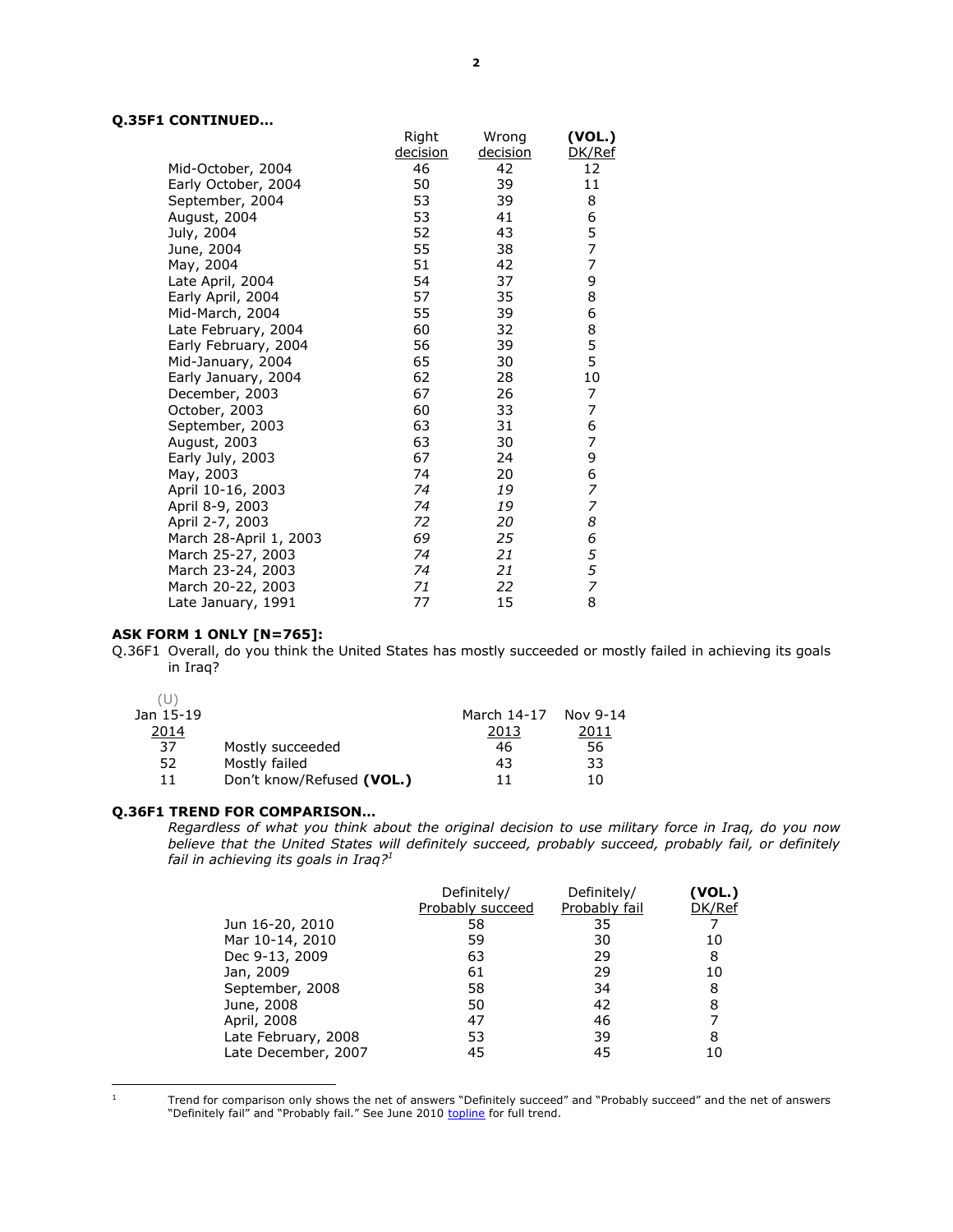# **Q.36F1 TREND FOR COMPARISON CONTINUED…**

|                     | Definitely/<br>Probably succeed | Definitely/<br>Probably fail | (VOL.)<br>DK/Ref |
|---------------------|---------------------------------|------------------------------|------------------|
| November, 2007      | 48                              | 46                           | 6                |
| October, 2007       | 46                              | 44                           | 10               |
| September, 2007     | 42                              | 47                           | 11               |
| July, 2007          | 43                              | 49                           | 8                |
| April, 2007         | 45                              | 46                           | 9                |
| February, 2007      | 47                              | 46                           |                  |
| November, 2006      | 53                              | 41                           | 6                |
| Mid-September, 2006 | 57                              | 35                           | 8                |
| August, 2006        | 54                              | 40                           | 6                |

## **ASK FORM 2 ONLY [N=739]:**

Thinking about Afghanistan…

Q.37F2 Do you think the U.S. made the right decision or the wrong decision in using military force in Afghanistan?

|                                 | Right    | Wrong    | (VOL.) |
|---------------------------------|----------|----------|--------|
|                                 | decision | decision | DK/Ref |
| Jan 15-19, 2014 $(U)$           | 51       | 41       | 8      |
| Oct 30-Nov 6, 2013              | 56       | 37       | 8      |
| Jun 15-19, 2011                 | 57       | 35       | 8      |
| Aug 25-Sep 6, 2010              | 52       | 38       | 10     |
| Oct 28-Nov 8, 2009 <sup>2</sup> | 56       | 34       | 10     |
| Jan 7-11, 2009                  | 64       | 25       | 11     |
| Feb, 2008                       | 65       | 24       | 11     |
| Dec, 2006                       | 61       | 29       | 10     |
| Jan, 2006                       | 69       | 20       | 11     |

#### **ASK FORM 2 ONLY [N=739]:**

Q.38F2 Overall, do you think the United States has mostly succeeded or mostly failed in achieving its goals in Afghanistan?

(U)

Jan 15-19

2014

38 Mostly succeeded

52 Mostly failed

10 Don't know/Refused **(VOL.)**

# **Q.38F2 TREND FOR COMPARISON…**

*Regardless of what you think about the original decision to use military force in Afghanistan, do you now believe that the United States will definitely succeed, probably succeed, probably fail, or definitely fail in achieving its goals in Afghanistan?<sup>3</sup>*

| Definitely/      | Definitely/   | (VOL.) |
|------------------|---------------|--------|
| Probably succeed | Probably fail | DK/Ref |
| 58               | 34            | 8      |
| 62               | 24            | 13     |
| 63               | 26            | 10     |
| 49               | 39            | 11     |
| 59               | 33            | 8      |
| 58               | 29            | 12     |
| 59               | 32            | 10     |
| 62               | 29            | 9      |
|                  |               |        |

<sup>2</sup> 

In October 2009, the question was worded: "Do you think the United States' initial decision to use force in Afghanistan was the right decision or the wrong decision?"

<sup>3</sup> Trend for comparison shows the net of answers "Definitely succeed" and "Probably succeed" and the net of answers "Definitely fail" and "Probably fail." See June 2011 [topline](http://www.people-press.org/files/legacy-questionnaires/Afghan%20topline%20for%20release.pdf) for full trend.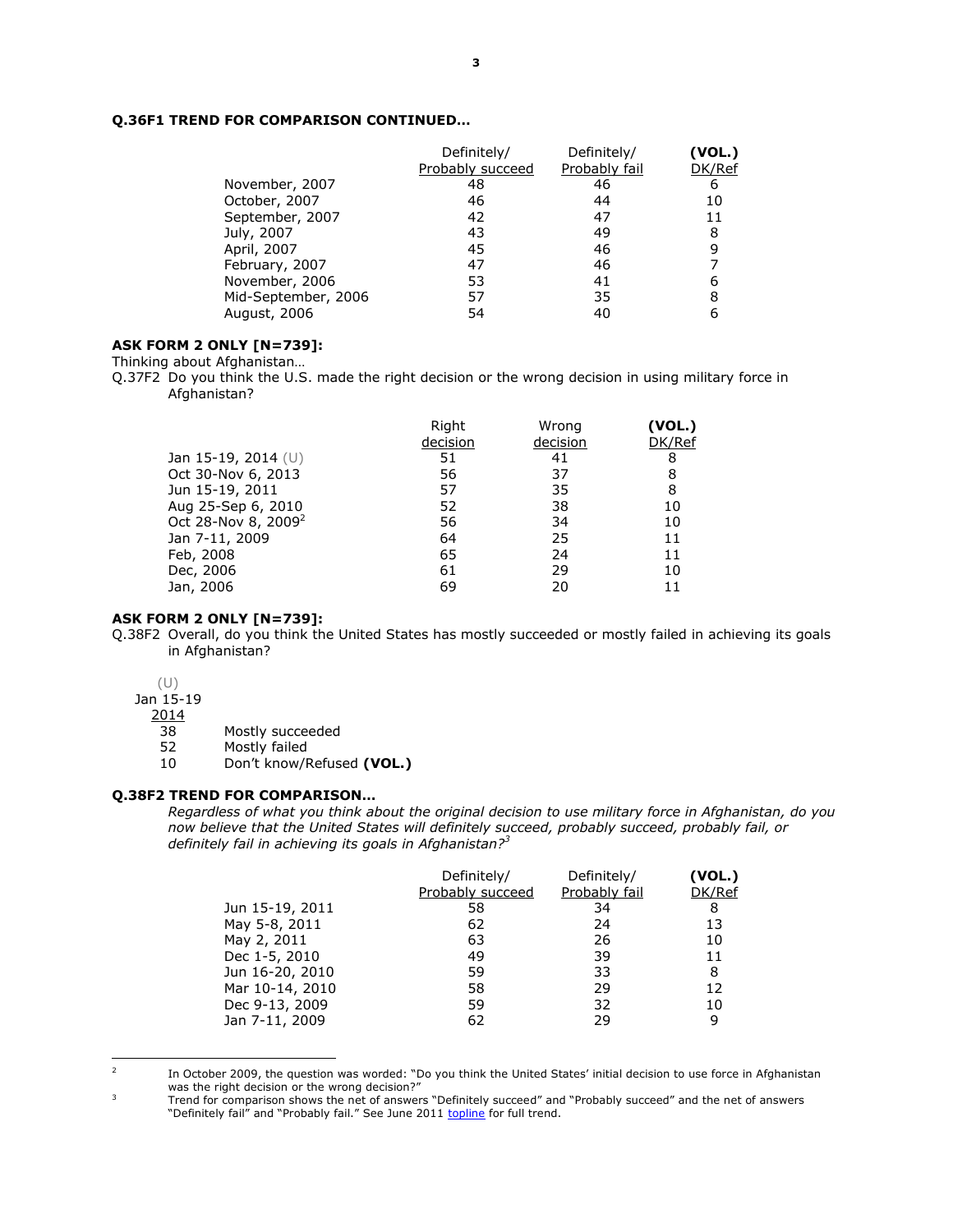#### **NO QUESTIONS 39-41, 43, 51 QUESTIONS 42, 44-50, 52 PREVIOUSLY RELEASED**

#### **ASK ALL:**

PARTY In politics TODAY, do you consider yourself a Republican, Democrat, or independent? **ASK IF INDEP/NO PREF/OTHER/DK/REF (PARTY=3,4,5,9):**

PARTYLN As of today do you lean more to the Republican Party or more to the Democratic Party?

|                      |              |              |                                 | (VOL.)         | (VOL.)                                        |                |                          |              |
|----------------------|--------------|--------------|---------------------------------|----------------|-----------------------------------------------|----------------|--------------------------|--------------|
|                      |              |              |                                 | No             | Other                                         | (VOL.)         | Lean                     | Lean         |
|                      | Republican   |              | Democrat Independent preference |                | party                                         | DK/Ref         | <u>Rep</u>               | Dem          |
| Jan 15-19, 2014      | 21           | 31           | 41                              | 3              | 1                                             | 2              | 18                       | 16           |
| Dec 3-8, 2013        | 24           | 34           | 37                              | 3              | $\ast$                                        | $\overline{2}$ | 17                       | 15           |
| Oct 30-Nov 6, 2013   | 24           | 32           | 38                              | $\overline{4}$ | $\ast$                                        |                | 16                       | 14           |
| Oct 9-13, 2013       | 25           | 32           | 37                              | 3              | $\mathbf{1}$                                  | 3              | 16                       | 18           |
| Sep 4-8, 2013        | 26           | 32           | 38                              | 3              | $\mathbf{1}$                                  | $\mathbf 1$    | 17                       | 15           |
| Jul 17-21, 2013      | 19           | 29           | 46                              | 3              | $\ast$                                        | $\overline{2}$ | 19                       | 18           |
| Jun 12-16, 2013      | 23           | 33           | 39                              | 3              | $\ast$                                        | $\overline{2}$ | 17                       | 15           |
| May 1-5, 2013        | 25           | 32           | 37                              | $\overline{2}$ | $\mathbf{1}$                                  | 3              | 14                       | 16           |
| Mar 13-17, 2013      | 26           | 33           | 34                              | 3              | $\mathbf{1}$                                  | 3              | 14                       | 15           |
| Feb 13-18, 2013      | 22           | 32           | 41                              | $\overline{2}$ | $\ast$                                        | $\overline{2}$ | 15                       | 19           |
| Jan 9-13, 2013       | 25           | 32           | 38                              | $\overline{2}$ | $\ast$                                        | $\overline{2}$ | 15                       | 16           |
| <b>Yearly Totals</b> |              |              |                                 |                |                                               |                |                          |              |
| 2013                 | 23.9         | 32.1         | 38.3                            | 2.9            | .5                                            | 2.2            | 16.0                     | 16.0         |
| 2012                 | 24.7         | 32.6         | 36.4                            | 3.1            | .5                                            | 2.7            | 14.4                     | 16.1         |
| 2011                 | 24.3         | 32.3         | 37.4                            | 3.1            | .4                                            | 2.5            | 15.7                     | 15.6         |
| 2010                 | 25.2         | 32.7         | 35.2                            | 3.6            | .4                                            | 2.8            | 14.5                     | 14.1         |
| 2009                 | 23.9         | 34.4         | 35.1                            | 3.4            | .4                                            | 2.8            | 13.1                     | 15.7         |
| 2008                 | 25.7         | 36.0         | 31.5                            | 3.6            | .3                                            | 3.0            | 10.6                     | 15.2         |
| 2007                 | 25.3         | 32.9         | 34.1                            | 4.3            | .4                                            | 2.9            | 10.9                     | 17.0         |
| 2006                 | 27.8         | 33.1         | 30.9                            | 4.4            | .3                                            | 3.4            | 10.5                     | 15.1         |
| 2005                 | 29.3         | 32.8         | 30.2                            | 4.5            | $\cdot$ 3                                     | 2.8            | 10.3                     | 14.9         |
| 2004                 | 30.0         | 33.5         | 29.5                            | 3.8            | .4                                            | 3.0            | 11.7                     | 13.4         |
| 2003                 | 30.3         | 31.5         | 30.5                            | 4.8            | .5                                            | 2.5            | 12.0                     | 12.6         |
| 2002                 | 30.4         | 31.4         | 29.8                            | 5.0            | .7                                            | 2.7            | 12.4                     | 11.6         |
| 2001                 | 29.0         | 33.2         | 29.5                            | 5.2            | .6                                            | 2.6            | 11.9                     | 11.6         |
| 2001 Post-Sept 11    | 30.9         | 31.8         | 27.9                            | 5.2            | .6                                            | 3.6            | 11.7                     | 9.4          |
| 2001 Pre-Sept 11     | 27.3<br>28.0 | 34.4         | 30.9                            | 5.1<br>5.5     | .6<br>.5                                      | 1.7            | 12.1<br>11.6             | 13.5<br>11.7 |
| 2000<br>1999         | 26.6         | 33.4         | 29.1<br>33.7                    | 3.9            | .5                                            | 3.6<br>1.9     | 13.0                     |              |
| 1998                 | 27.9         | 33.5<br>33.7 | 31.1                            | 4.6            | .4                                            | 2.3            | 11.6                     | 14.5<br>13.1 |
| 1997                 | 28.0         | 33.4         | 32.0                            | 4.0            |                                               | 2.3            | 12.2                     | 14.1         |
| 1996                 | 28.9         | 33.9         | 31.8                            | 3.0            | $\cdot$<br>.4                                 | 2.0            | 12.1                     | 14.9         |
| 1995                 | 31.6         | 30.0         | 33.7                            | 2.4            | .6                                            | 1.3            | 15.1                     | 13.5         |
| 1994                 | 30.1         | 31.5         | 33.5                            | 1.3            | $\mathord{\hspace{1pt}\text{--}\hspace{1pt}}$ | 3.6            | 13.7                     | 12.2         |
| 1993                 | 27.4         | 33.6         | 34.2                            | 4.4            | 1.5                                           | 2.9            | 11.5                     | 14.9         |
| 1992                 | 27.6         | 33.7         | 34.7                            | 1.5            | $\mathbf 0$                                   | 2.5            | 12.6                     | 16.5         |
| 1991                 | 30.9         | 31.4         | 33.2                            | $\mathbf 0$    | 1.4                                           | 3.0            | 14.7                     | 10.8         |
| 1990                 | 30.9         | 33.2         | 29.3                            | 1.2            | 1.9                                           | 3.4            | 12.4                     | 11.3         |
| 1989                 | 33           | 33           | 34                              | $-$            | $- -$                                         | $-$            | $- -$                    | $-$          |
| 1987                 | 26           | 35           | 39                              | $- -$          | $-$                                           | $-$            | $\overline{\phantom{m}}$ | $-$          |
|                      |              |              |                                 |                |                                               |                |                          |              |

## **QUESTIONS REPJOB & DEMJOB PREVIOUSLY RELEASED QUESTIONS 53-55 HELD FOR FUTURE RELEASE**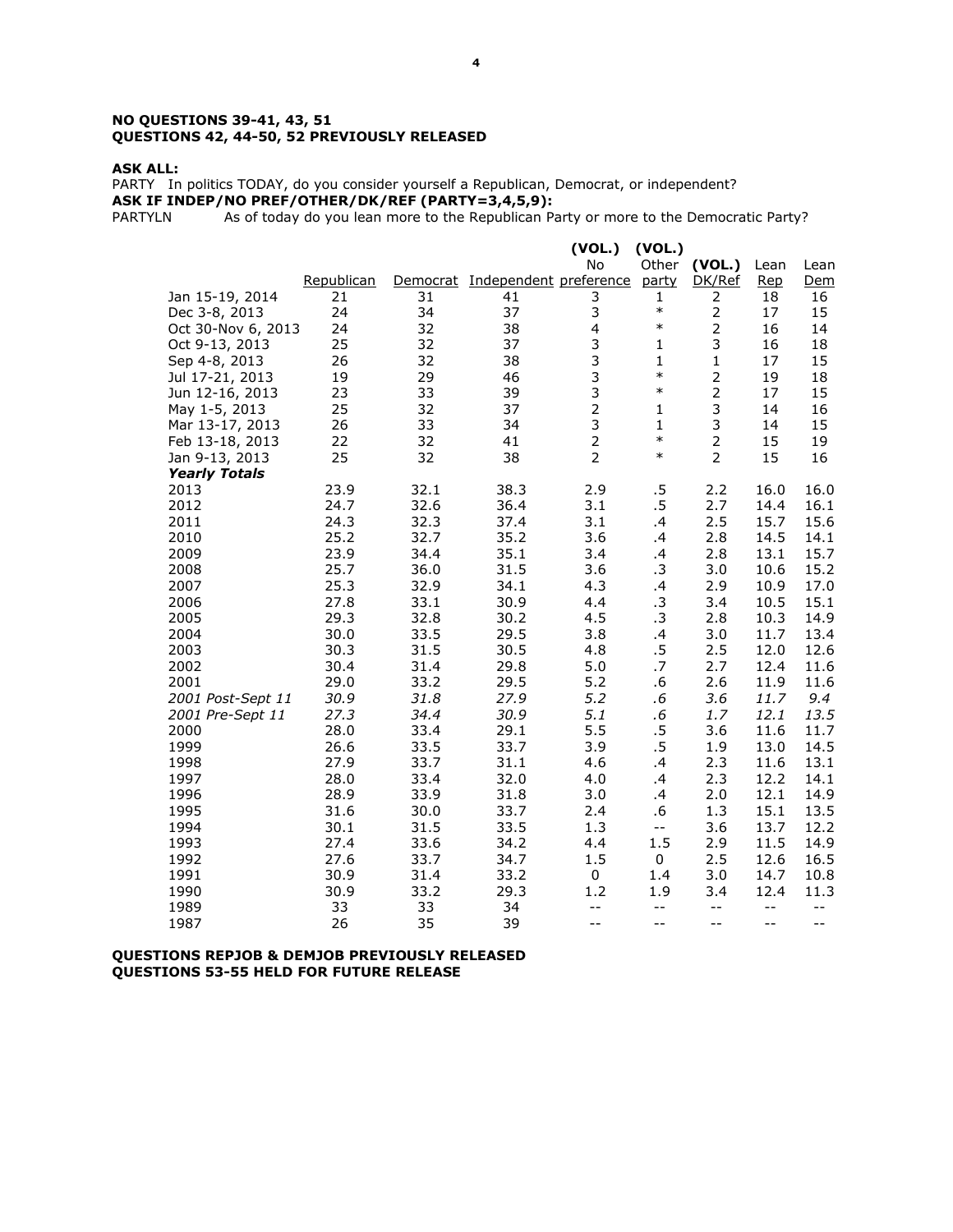# **ASK REPUBLICANS AND REPUBLICAN LEANERS ONLY (PARTY=1 OR PARTYLN=1):**<br>TEAPARTY3 From what you know, do you agree or disagree with the Tea Party moveme

From what you know, do you agree or disagree with the Tea Party movement, or don't you have an opinion either way?

## **BASED ON REPUBLICANS AND REPUBLICAN LEANERS [N=624]:**

|                          |              |                 |            | (VOL.)         |                | Not                      |
|--------------------------|--------------|-----------------|------------|----------------|----------------|--------------------------|
|                          |              |                 | No opinion | Haven't        | (VOL.)         | heard of/                |
|                          | <u>Agree</u> | <u>Disagree</u> | either way | heard of       | <u>Refused</u> | <u>DK</u>                |
| Jan 15-19, 2014          | 35           | 12              | 52         | 1              | $\ast$         | $\overline{\phantom{m}}$ |
| Dec 3-8, 2013            | 32           | 9               | 57         | 1              | 1              | $- -$                    |
| Oct 30-Nov 6, 2013       | 40           | 9               | 48         | $\mathbf 2$    | 1              | $-$                      |
| Oct 9-13, 2013           | 41           | 11              | 45         | $\mathbf 2$    | $\mathbf 1$    | $-$                      |
| Sep 4-8, 2013            | 35           | 9               | 54         | 1              | 1              | $-$                      |
| Jul 17-21, 2013          | 37           | 10              | 50         | $\overline{2}$ | 1              | --                       |
| Jun 12-16, 2013          | 44           | 9               | 46         | $\mathbf 1$    | $\mathbf 2$    | $-$                      |
| May 23-26, 2013          | 41           | 7               | 48         | $\mathbf{1}$   | 3              | $-$                      |
| May 1-5, 2013            | 28           | 8               | 61         | $\overline{2}$ | 1              | $-$                      |
| Mar 13-17, 2013          | 43           | 7               | 47         | 1              | 1              | $-$                      |
| Feb 13-18, 2013          | 36           | 9               | 52         | 1              | 3              | $-$                      |
| Feb 14-17, 2013          | 43           | 9               | 45         | 1              | $\mathbf 2$    | --                       |
| Jan 9-13, 2013           | 35           | 10              | 51         | 2              | $\mathbf 2$    | --                       |
| Dec 5-9, 2012            | 37           | 11              | 51         | 1              | $\ast$         | --                       |
| Oct 31-Nov 3, 2012 (RVs) | 40           | 8               | 49         | 1              | $\mathbf 2$    |                          |
| Oct 4-7, 2012            | 38           | 9               | 50         | 1              | 3              |                          |
| Sep 12-16, 2013          | 39           | $\overline{7}$  | 52         | $\mathbf{1}$   | $\mathbf 1$    |                          |
| Jun 28-Jul 9, 2012       | 40           | 9               | 47         | 2              | $\mathbf 1$    |                          |
| Jun 7-17, 2012           | 42           | 8               | 48         | 1              | $\mathbf 1$    | --                       |
| May 9-Jun 3, 2012        | 36           | 9               | 53         | 1              | $\overline{2}$ | --                       |
| Apr 4-15, 2012           | 42           | 8               | 48         | 1              | 1              | --                       |
| Mar 7-11, 2012           | 38           | 10              | 49         | 2              | 1              | $-$                      |
| Feb 8-12, 2012           | 40           | 7               | 51         | 1              | 1              | --                       |
| Jan 11-16, 2012          | 42           | 8               | 47         | 1              | 1              | $-$                      |
| Jan 4-8, 2012            | 37           | 8               | 52         | 1              | 1              | --                       |
| Dec 7-11, 2011           | 40           | 9               | 48         | 2              | 1              | --                       |
| Nov 9-14, 2011           | 41           | 9               | 49         | $\ast$         | 1              | --                       |
| Sep 22-Oct 4, 2011       | 37           | 11              | 51         | 1              | $\mathbf 1$    | --                       |
| Aug 17-21, 2011          | 43           | 7               | 49         | $\ast$         | $\mathbf 1$    | --                       |
| Jul 20-24, 2011          | 40           | $\overline{7}$  | 51         | $\ast$         | $\mathbf 1$    | $-$                      |
| Jun 15-19, 2011          | 42           | 9               | 47         | 1              | $\mathbf 1$    | $-$                      |
| May 25-30, 2011          | 37           | $\overline{7}$  | 52         | 1              | 3              | $-1$                     |
| Mar 30-Apr 3, 2011       | 45           | 9               | 46         | $\ast$         | 1              | --                       |
| Mar 8-14, 2011           | 37           | $\overline{7}$  | 54         | 1              | $\ast$         | --                       |
| Feb 22-Mar 1, 2011       | 41           | 9               | 48         | 1              | 1              | --                       |
| Feb 2-7, $2011^4$        | 43           | 8               | 47         | 1              | 1              |                          |
| Jan 5-9, 2011            | 45           | 6               | 47         | 1              | 1              |                          |
| Dec 1-5, 2010            | 48           | 5               | 45         | 1              | $\mathbf 1$    | --                       |
| Nov 4-7, 2010            | 51           | 5               | 42         | 1              | 1              | $-\, -$                  |
| Oct 27-30, 2010 $(RVs)$  | 58           | 5               | 27         | --             | $\mathbf 1$    | 9                        |
| Oct 13-18, 2010 $(RVs)$  | 54           | 5               | 30         | $-1$           | 1              | 10                       |
| Aug 25-Sep 6, 2010 (RVs) | 56           | 6               | 29         | --             | $\ast$         | 9                        |
| Jul 21-Aug 5, 2010       | 46           | 5               | 36         | --             | 1              | 13                       |
| Jun 16-20, 2010          | 46           | 5               | 30         | --             | $\ast$         | 19                       |
| May 20-23, 2010          | 53           | 4               | 25         | $-1$           | 1              | 16                       |
| Mar 11-21, 2010          | 48           | 4               | 26         | $=$ $-$        | 1              | 21                       |

 4

In the February 2-7, 2011, survey and before, question read "…do you strongly agree, agree, disagree or strongly disagree with the Tea Party movement…" In October 2010 and earlier, question was asked only of those who had heard or read a lot or a little about the Tea Party. In May 2010 through October 2010, it was described as: "the Tea Party movement that has been involved in campaigns and protests in the U.S. over the past year." In March 2010 it was described as "the Tea Party protests that have taken place in the U.S. over the past year."